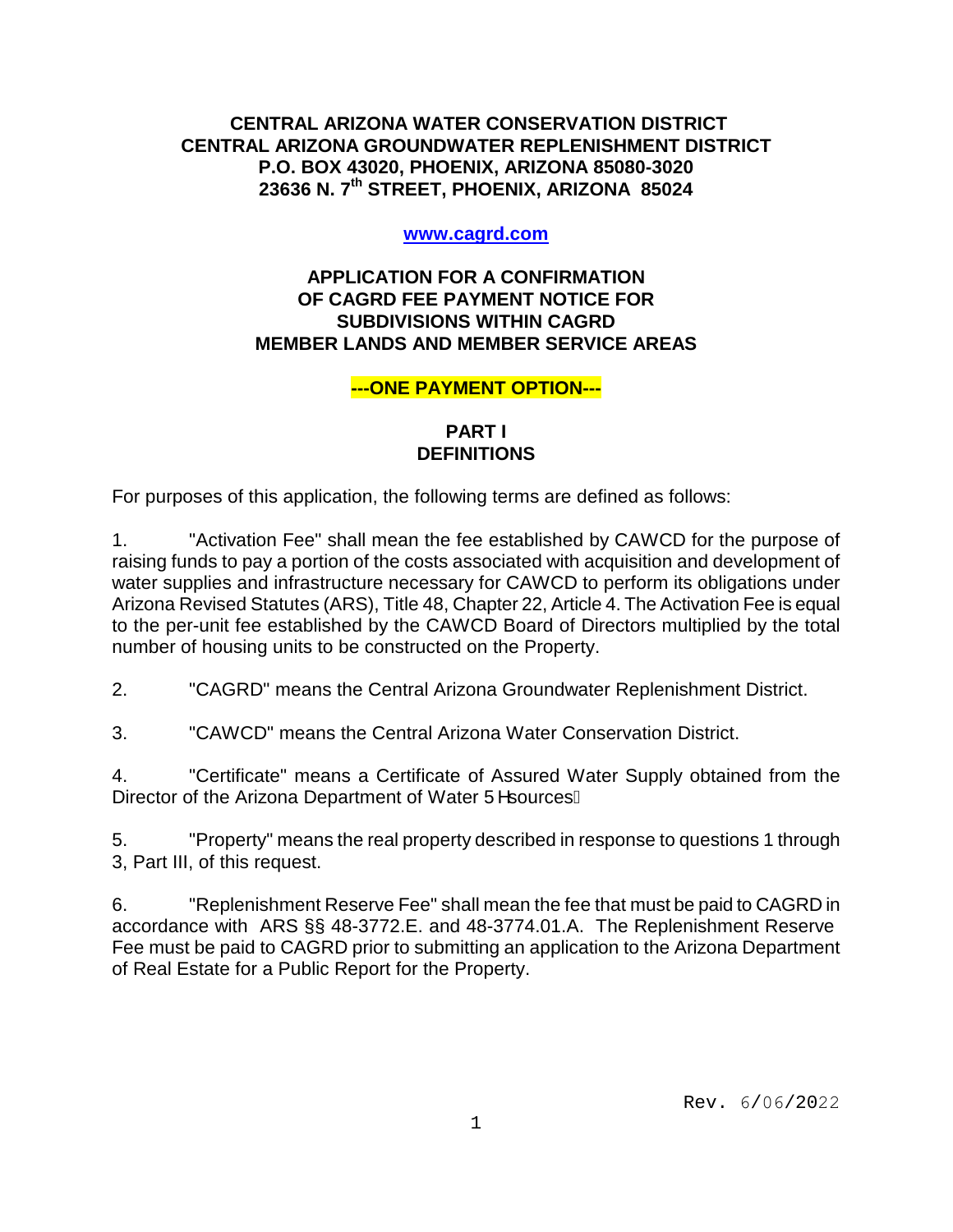## **PART II INSTRUCTIONS**

**Step 1.** Provide all information requested in **Part III** of this application and gather all documents required in **Part IV**. To ensure that the application is complete and ready for submittal, please use the checklist provided.

**Step 2.** Submit the completed application and all required documents to:

- Mailing Address: Central Arizona Groundwater Replenishment District P.O. Box 43020 Phoenix, Arizona 85080-3020
- Physical Address: Central Arizona Groundwater Replenishment District 23636 North  $7<sup>th</sup>$  Street Phoenix, Arizona 85024

Upon receipt of the completed request form and all required documents, CAGRD will calculate the required fees and mail an invoice.

**Step 3.** Submit the required fees (make check payable to CAGRD).

Upon receipt of full payment, CAGRD will execute the Notice and provide a copy to the requestor for filing with the Arizona Department of Real Estate.

Note: If you have any questions about this request form, please contact Terri Boxley at 623-869-2419 or [tboxley@cap-az.com](mailto:tboxley@cap-az.com)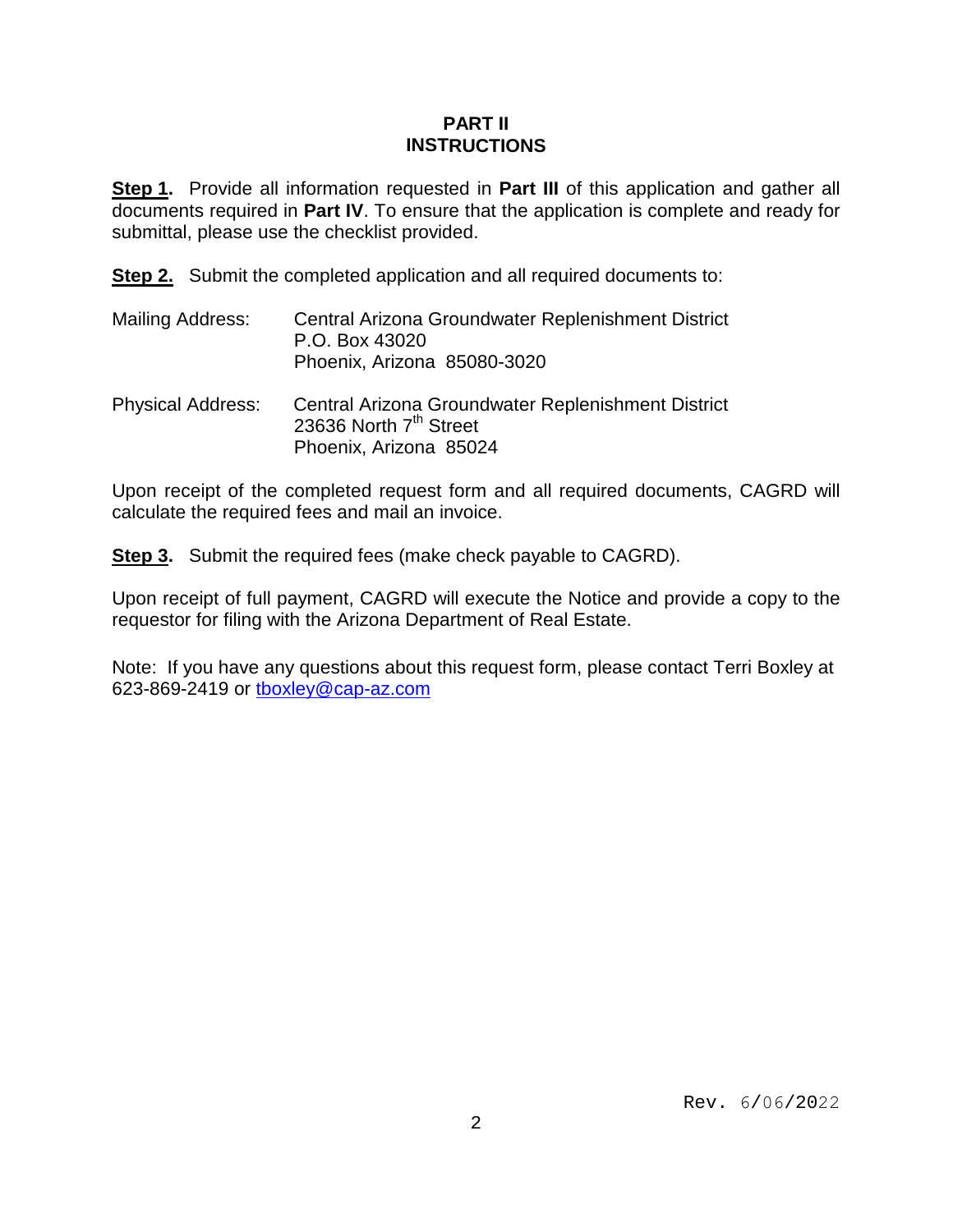# **PART III GENERAL INFORMATION**

| Recording                           | Date                                                                                                                                          |                                                                                  |
|-------------------------------------|-----------------------------------------------------------------------------------------------------------------------------------------------|----------------------------------------------------------------------------------|
|                                     |                                                                                                                                               |                                                                                  |
| (aka):                              | Name that will be used in marketing or promotional activity, if different from above                                                          |                                                                                  |
| submitted:                          | List of lots, units or parcels included in the subdivision for which this request is being                                                    |                                                                                  |
|                                     |                                                                                                                                               | ,我们也不能在这里的人,我们也不能在这里的人,我们也不能在这里的人,我们也不能在这里的人,我们也不能在这里的人,我们也不能在这里的人,我们也不能在这里的人,我们 |
|                                     |                                                                                                                                               |                                                                                  |
|                                     | Water provider that will serve the subdivision: ________________________________                                                              |                                                                                  |
|                                     | Anticipated date on which an application for a Public Report for the subdivision<br>will be filed with the Arizona Department of Real Estate: |                                                                                  |
| Contact/Requestor Information:      |                                                                                                                                               |                                                                                  |
|                                     |                                                                                                                                               |                                                                                  |
| b. Organization:                    |                                                                                                                                               |                                                                                  |
|                                     |                                                                                                                                               |                                                                                  |
| d. Telephone: _____________________ |                                                                                                                                               |                                                                                  |

Rev. 6/06/2022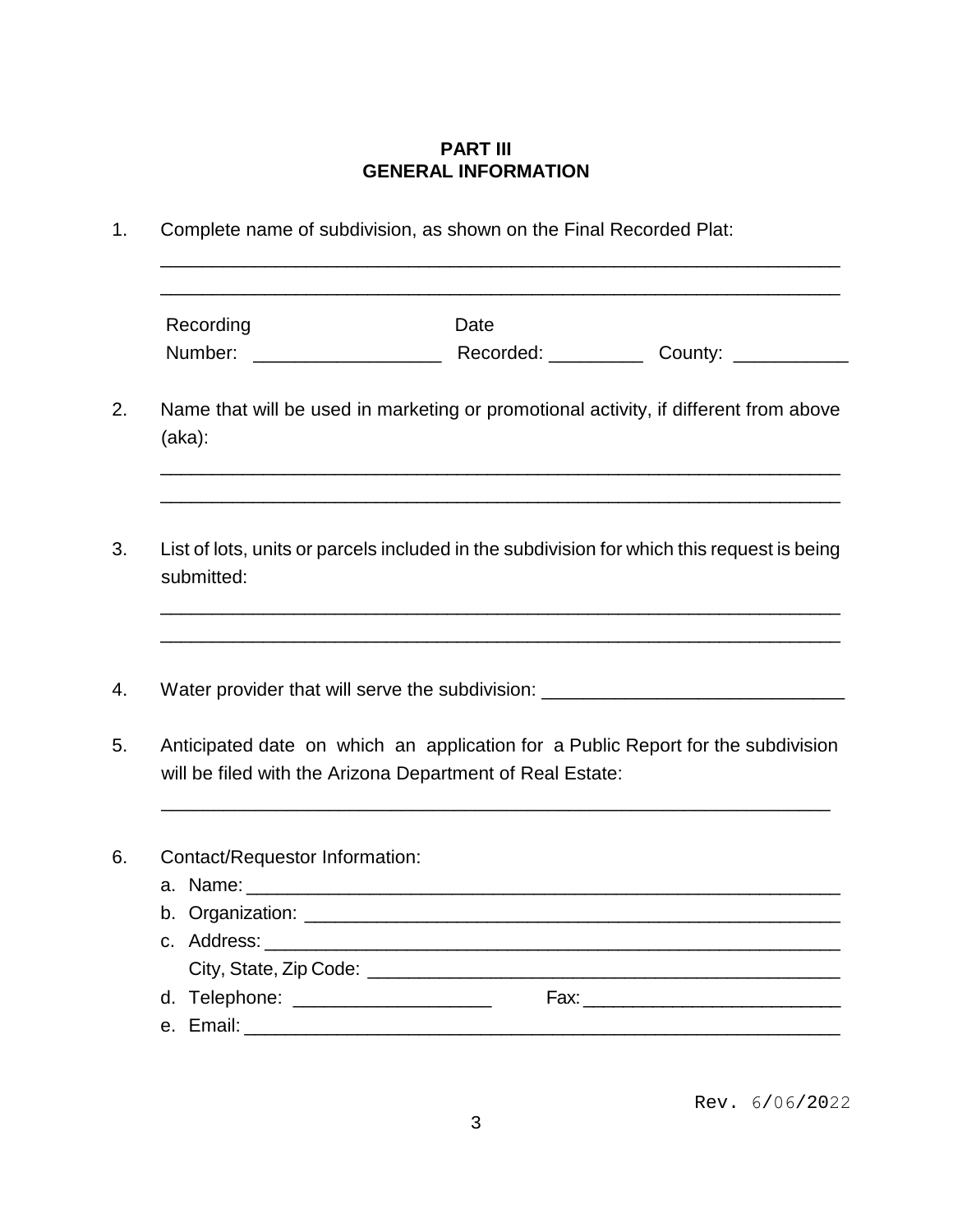#### $7.$ **Owner Information:**

- 
- c. Address: The contract of the contract of the contract of the contract of the contract of the contract of the contract of the contract of the contract of the contract of the contract of the contract of the contract of th
- 
-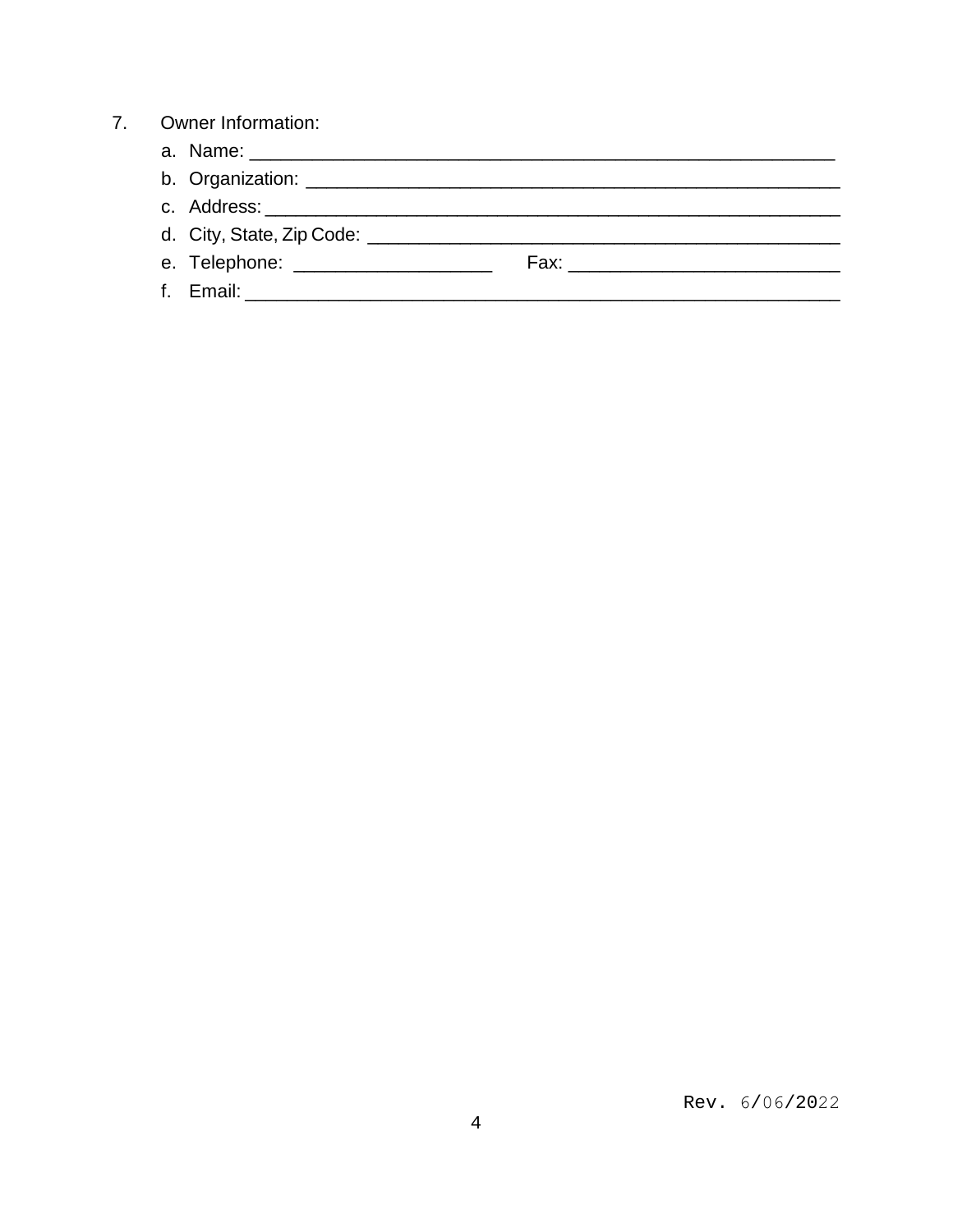### **PART IV DOCUMENTS REQUIRED FOR PROCESSING**

- 1. A printed legal description of the Property for which this request is being made.
- 2. One 8.5 x 11 paper copy of the final recorded plat.
- 3. A list of county assessor parcel numbers and their corresponding lot numbers (in numerical order by lot) for each lot within this application.
- 4. The current county assessor parcel map showing all parcels within the Property.
- 5. If the Property is a CAGRD Member Land subdivision, provide a copy of the applicable Certificate of Assured Water Supply that was issued by ADWR to the current owner.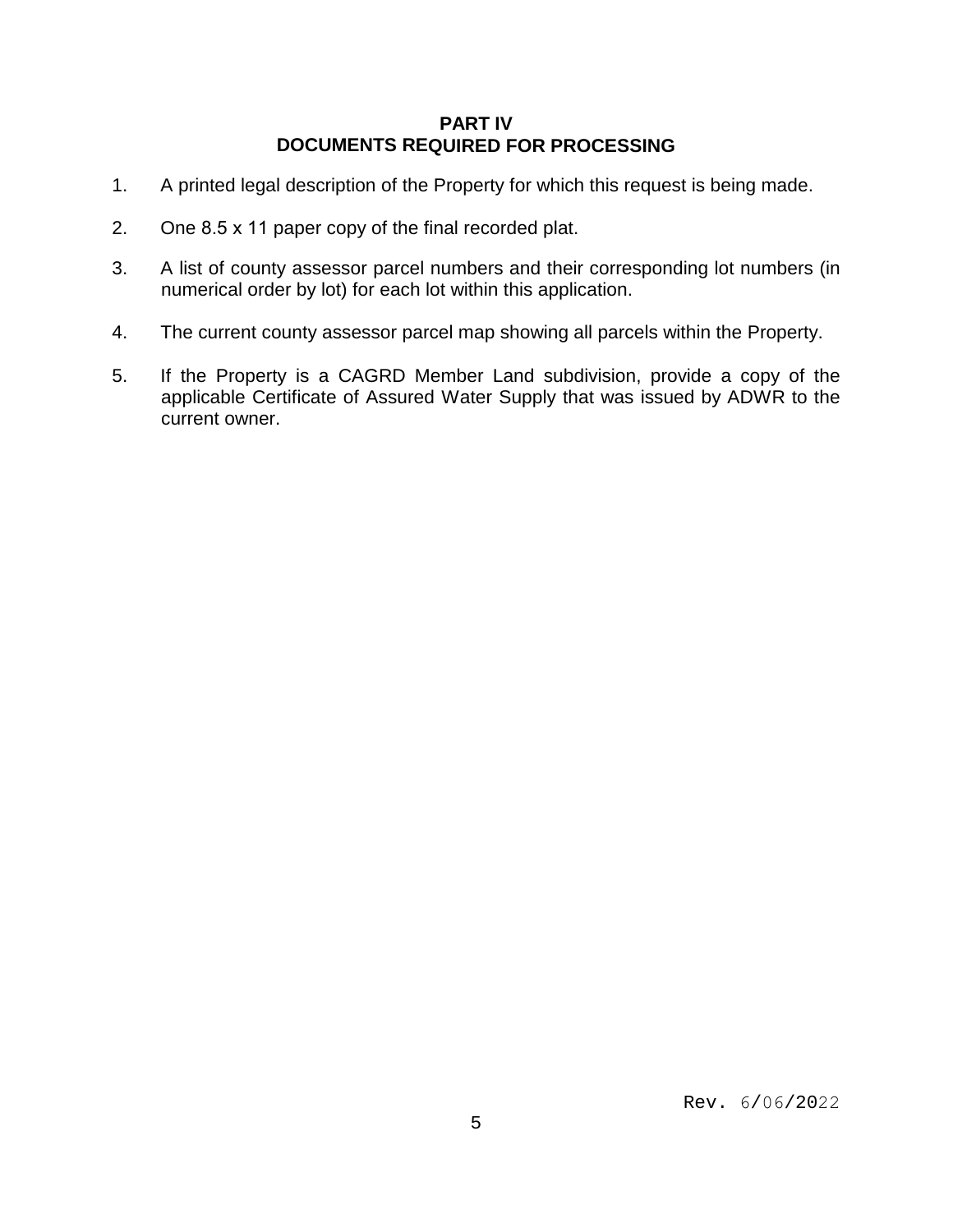### **PART V FREQUENTLY ASKED QUESTIONS**

#### *Q. Who needs to get a Confirmation of CAGRD Fee Payment Notice?*

A. Developers, builders, landowners or others seeking a Public Report for a subdivision that is (1) enrolled as a Member Land of the CAGRD or (2) located within a CAGRD Member Service Area.

#### *Q. Why do I need a Confirmation of CAGRD Fee Payment Notice?*

A. In accordance with ARS § 45-576.C., ADRE will not approve a Public Report for your subdivision without this notice.

#### *Q. How do I know what fees are owed to CAGRD for my subdivision?*

A. For subdivisions that were enrolled as Member Lands of the CAGRD before January 1, 2004, only an Activation Fee must be paid to CAGRD. For subdivisions that were enrolled as Member Lands on or after January 1, 2004, both a Replenishment Reserve Fee and an Activation Fee are due. For subdivisions that are located within a CAGRD Member Service Area, only an Activation Fee must be paid to CAGRD. [Click here for the Final Rate](https://library.cap-az.com/documents/departments/finance/CAGRD-Final-2022-23-thru-2027-28-Water-Rate-Schedule.pdf) [Schedule.](http://www.cagrd.com/documents/rates-fees/Approved_CAGRD_2014-15_through_2019-20_Rate_Schedule.pdf)

#### *Q. How do I know when my subdivision was enrolled as a Member Land of the CAGRD?*

A. A Declaration of Covenants, Conditions and Restrictions ("Declaration") was executed by the original owner of the land on which the subdivision will be built. Your subdivision's enrollment date is the date on which this Declaration was recorded into the records of the County Recorder.

#### *Q. What are the fees based on?*

A. The Activation Fees are on a per lot basis.

Replenishment Reserve fees are based on the size of the subdivision and the annual projected volume of replenishment that the CAGRD will be required to perform for the subdivision at build-out (as projected by ADWR).

#### *Q. How are the fees calculated?*

A*.* The Replenishment Reserve fee is calculated by multiplying 2 (2 years up-front) by the Volume (V) by the Replenishment Reserve Charge (RRC) as follows:

#### **Replenishment Reserve Fee =**  $2 \times V \times RRC$  **where:**

- $V =$  The annual volume of replenishment required by CAGRD as projected by the AZ Department of Water Resources
- RRC = The current [Replenishment Reserve Charge](https://library.cap-az.com/documents/departments/finance/CAGRD-Final-2022-23-thru-2027-28-Water-Rate-Schedule.pdf) as established by the CAWCD Board of Directors

The Activation Fee is calculated on a per lot basis

| Activation Fee $=$ | $HU \times PUAF$ where: |                                                                                                |
|--------------------|-------------------------|------------------------------------------------------------------------------------------------|
|                    |                         | $HU =$ The number of housing units in the subdivision                                          |
|                    |                         | $PUAF =$ The current per-unit Activation Fee as established<br>by the CAWCD Board of Directors |

Rev. 6/06/2022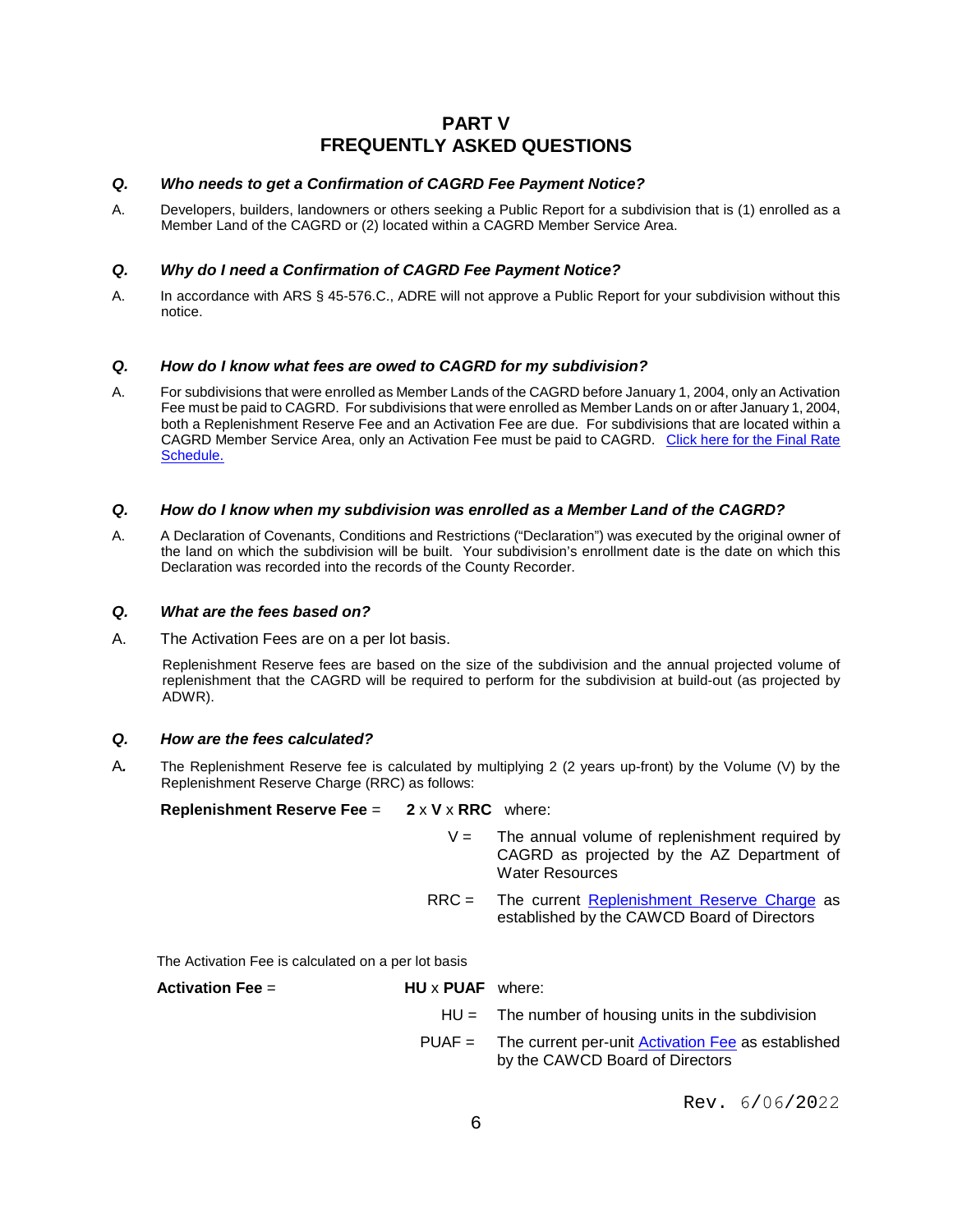### *Q. What will CAGRD do with the fees?*

A*.* CAGRD will use the Replenishment Reserve Fees to purchase and store water to establish a reserve of longterm storage credits as required by Arizona Revised Statutes, Section 48-3772.E. and 48-3774.01.A. CAGRD will use the Activation Fees to purchase water rights and build infrastructure necessary to meet its replenishment obligations as required under Arizona Revised Statutes, Section 48-3772.A.

#### *Q. Will there be a processing fee?*

A. Yes there is a processing fee for the two-part payment option.